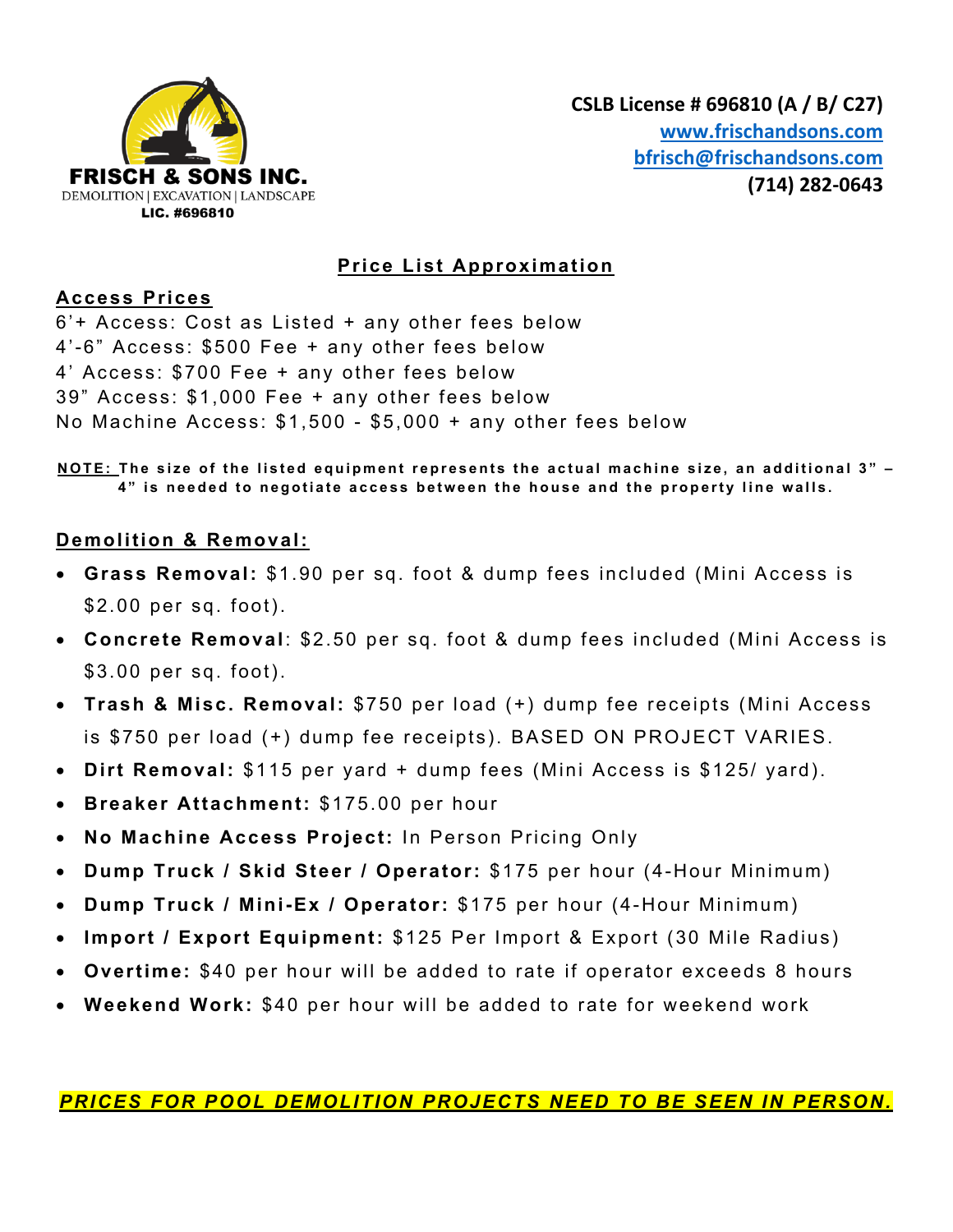# **Installation:**

- **Irrigation Installation:** \$12 \$15 per LF, includes check valves & automatic timers, and all necessary spray heads.
- **Sod Installation** (includes top soil, roto-till & prep work).
	- o Fescue: \$3.25 per sq. foot
	- o Marathon II: \$3.75 per sq. foot
	- o St. Augustine: \$4.00 per sq. foot
- **Drain Installation:** *Based on Location & Type of Dirt & Machine Used*
- **Stucco & Scratch Coat Work**
	- o Less than 100 sq. feet: \$16 per sq. foot
	- o More than 100 sq. feet: \$14 per sq. foot
- **Artificial Turf:** 
	- o **Putting Green (with border):** \$13 per sq. foot (300 sq. foot min.)
	- o **Putting Green (no border):** \$12 per sq. foot (300 sq. foot min.)
	- o **Regular Landscape Turf (non-pet turf):** \$10 per sq. foot
	- o **Pet Turf:** \$11.50 per sq. foot
	- o **Multi-Play Turf:** \$10.50 per sq. foot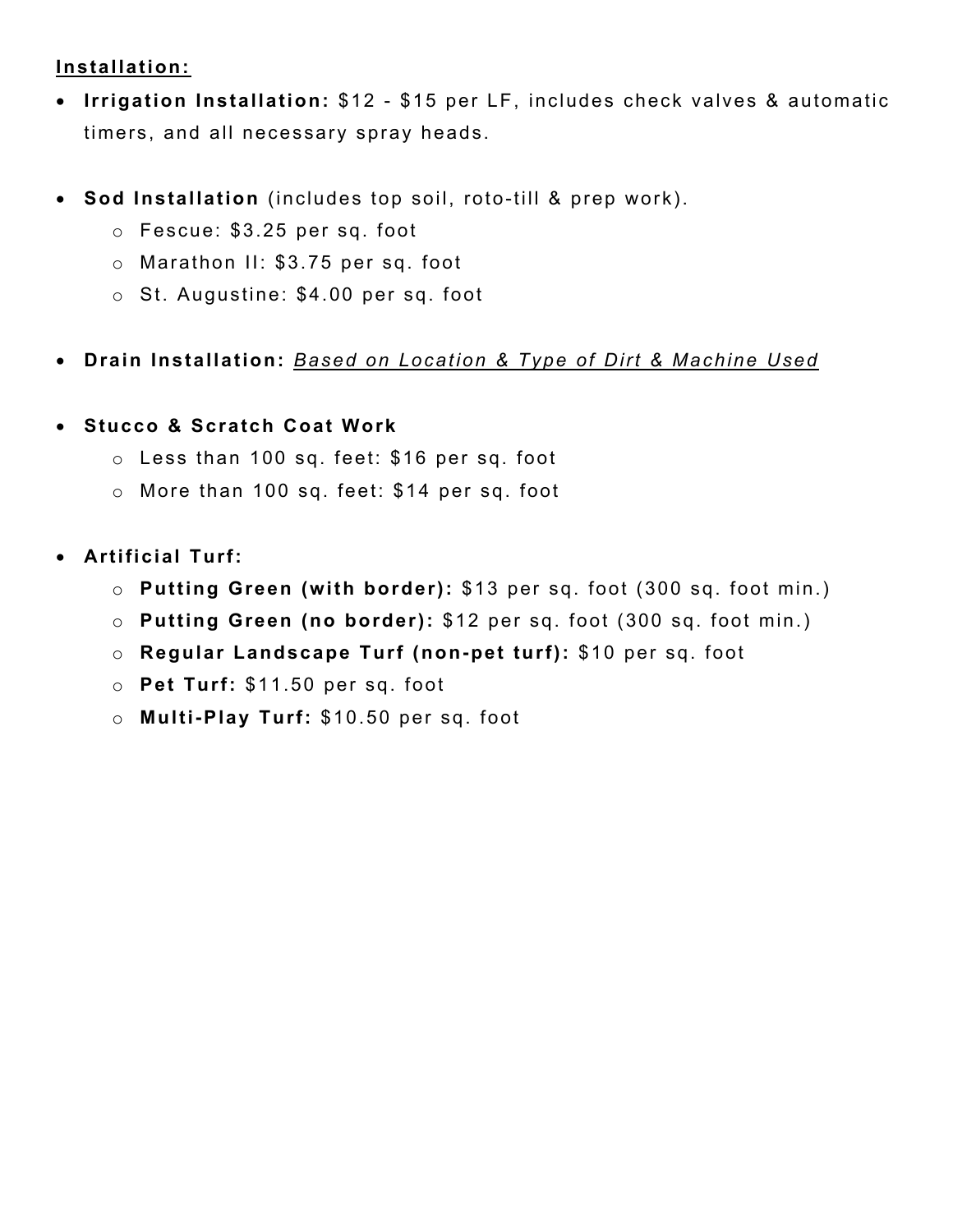## • **Concrete** (not including removal, demolition or grading prior).

- o **Broom Finish** 
	- § Less than 300 sq. feet ………\$13.00 per sq. foot
	- § More than 300 sq. feet……….\$11.50 per sq. foot
	- § More Than 800 sq. feet…….. \$10.50 per sq. foot
	- § More Than 1,200 sq. feet …..\$10.00 per sq. foot

#### o **Rock Salt Finish**

- § Less than 300 sq. feet ………\$13.00 per sq. foot
- § More than 300 sq. feet……….\$11.50 per sq. foot
- § More Than 800 sq. feet…….. \$10.50 per sq. foot
- § More Than 1,200 sq. feet …..\$10.00 per sq. foot

## o **Stamped Concrete (Belgium Slate)**

- § Less than 300 sq. feet ………\$22.50 per sq. foot
- § More than 300 sq. feet……….\$15.00 per sq. foot
- § More Than 800 sq. feet…….. \$14.00 per sq. foot
- § More Than 1,200 sq. feet …..\$12.00 per sq. foot

#### o **Stamped Concrete (Ashlar Slate)**

- § Less than 300 sq. feet ………\$22.50 per sq. foot
- § More than 300 sq. feet……….\$15.00 per sq. foot
- § More Than 800 sq. feet…….. \$14.00 per sq. foot
- § More Than 1,200 sq. feet …..\$12.00 per sq. foot

#### o **Sand Exposed Finish**

- § Less than 300 sq. feet ………\$21.00 per sq. foot
- § More than 300 sq. feet……….\$16.00 per sq. foot
- § More Than 800 sq. feet…….. \$14.00 per sq. foot
- § More Than 1,200 sq. feet …..\$12.50 per sq. foot
- § • **Concrete Colors & Sealers**
- - o \$100 per yard for colored concrete
	- o \$50 per yard for concrete sealer (semi-gloss)
	- o \$75 per yard for concrete seal (high gloss)